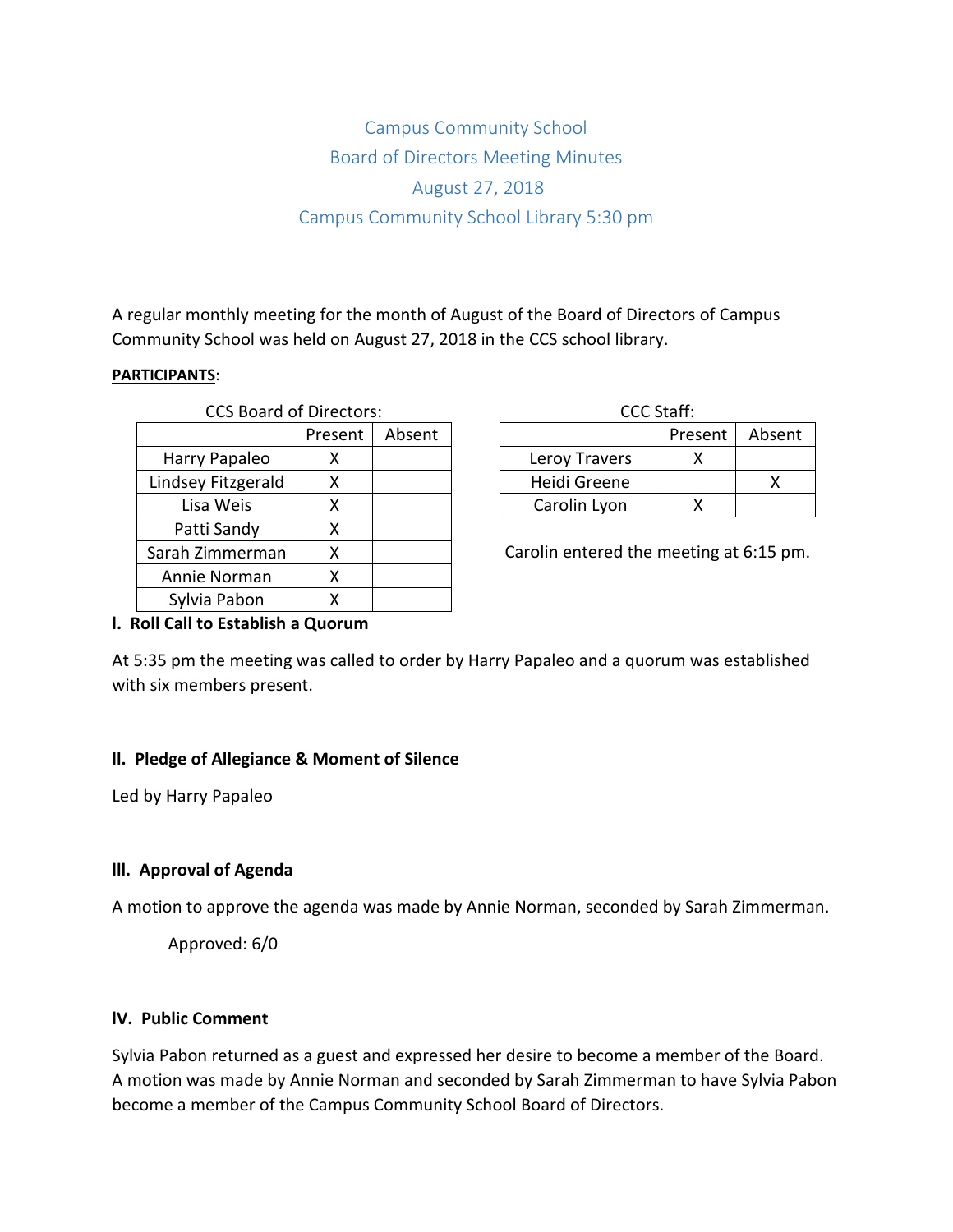# Approved: 6/0

#### **V. Executive Session**

A motion was made at 5:40 pm by Lisa Weis and seconded by Sarah Zimmerman to go into executive session to discuss a legal matter.

Approved: 7/0

A motion was made by Lisa Weiss and seconded by Sarah Zimmerman to come out of executive session at 6:15 pm.

Approved: 6/0

## **Vl. Approval of Minutes of Last Meeting**

Motion to approve July minutes was made by Sarah Zimmerman and seconded by Lindsey Fitzgerald.

Approved: 6/0 Sylvia Pabon abstained.

## **Vll. President's Report**

Happy Papaleo asked Annie Norman to share information about the library. She attended the Back to School BBQ and reported that people signed up for 16 new library cards and the replacement of 23 cards. She stressed that we need to get lots of books in the hands of students. She is very pleased that Campus Community School is in the state-wide library system.

# **Vlll. Financial Report by Carolin Lyon**

There was not a CBOC meeting today since it was the first day of school and transportation issues needed to be resolved after school. As a result, there is no financial report this month. Carolin Lyon reported that there are currently 418 students currently enrolled at CCS. This number could change as students may be added until September 30<sup>th</sup> to fill in any missing spots in the different grades. Our budget is based on 425 students.

## **lX. Head of School Executive Report by Leroy Travers**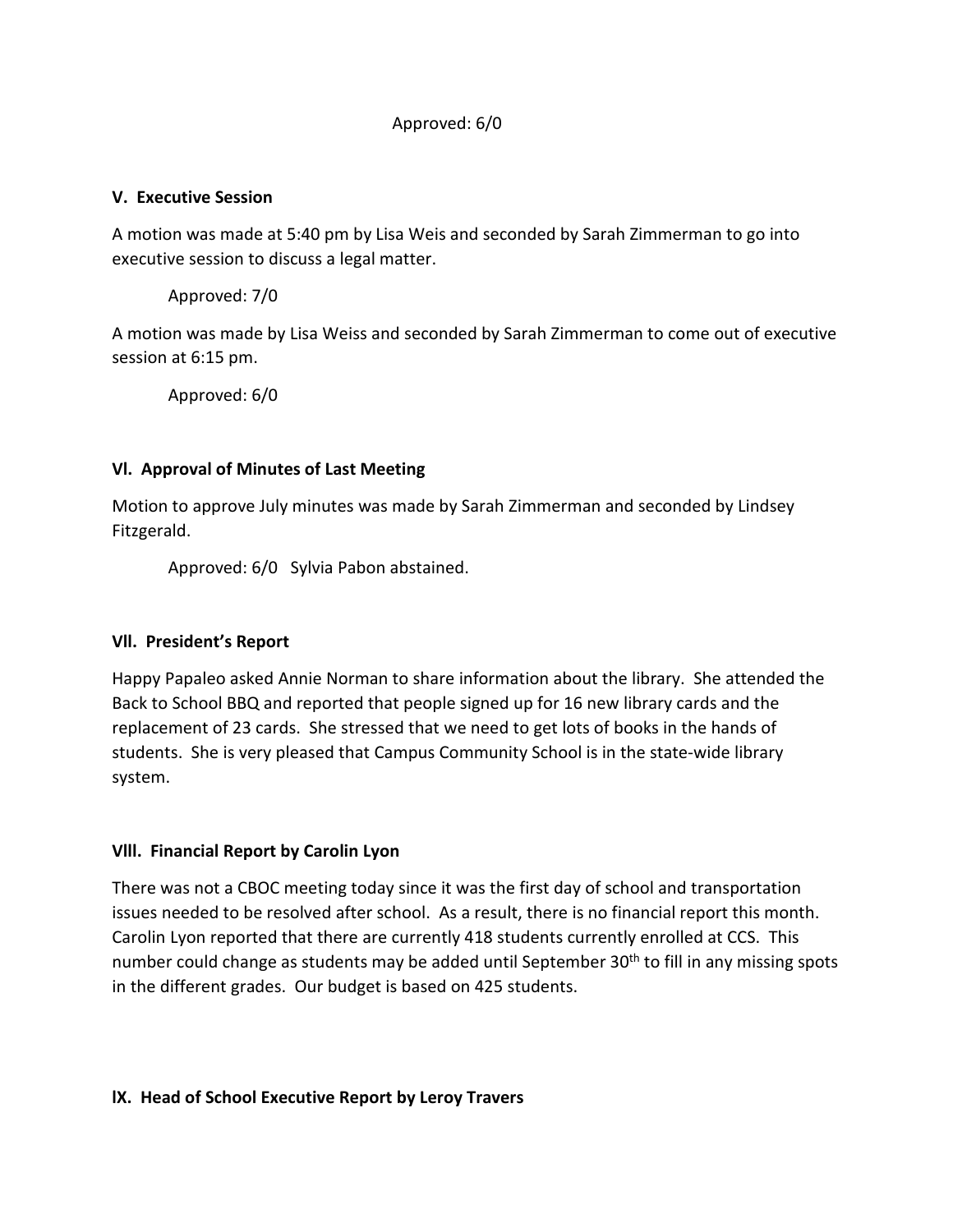Leroy Travers reported that Inservice days went well and that staff liked having more time to set up their classrooms. He reported that the first day of school went smoothly during the school day. Bus pick ups in the morning went more smoothly than last year, but there were several students who were not picked up. Dismissal time also went more quickly than last year, but a few students did not get on the correct bus. The office staff worked together to resolve any bus issues. Mr. Travers suggested that we might consider adopting "Hub Stops" next year to cut down on the number of stops that a bus might currently make, which is usually 20-25 stops per route.

Leroy Travers again discussed how well CCS did in the state testing, especially compared to schools with similar demographics.

Leroy Travers said that the New Students Orientation on August  $21^{st}$  for all new students in K-8 and a different presentation for all students entering  $6<sup>th</sup>$  grade went very well These sessions will also be repeated on August 30<sup>th</sup> for students and parents who did not attend the sessions last week.

# Staffing updates:

- 1. PE/Health- Shawn Cushman
- 2. Library- Kathy Joseph (K-5 weekly special)
- 3. Middle school students will be using Rosetta Stone for Spanish instruction this year. K-5 students will not have Spanish this year since a qualified teacher could not be hired.
- 4. Paraprofessionals- All positions filled
- 5. 2<sup>nd</sup> Grade- Mrs. C.

# **X. Voting Items**

None

# **Xl. Information Items**

August 30- New Students Orientation (session 2)

August 31- September 3- Building closed, Labor Day

September 4- Inservice, Data Day

September 24- Board meeting

Lisa Weiss left the meeting at 6:45 pm.